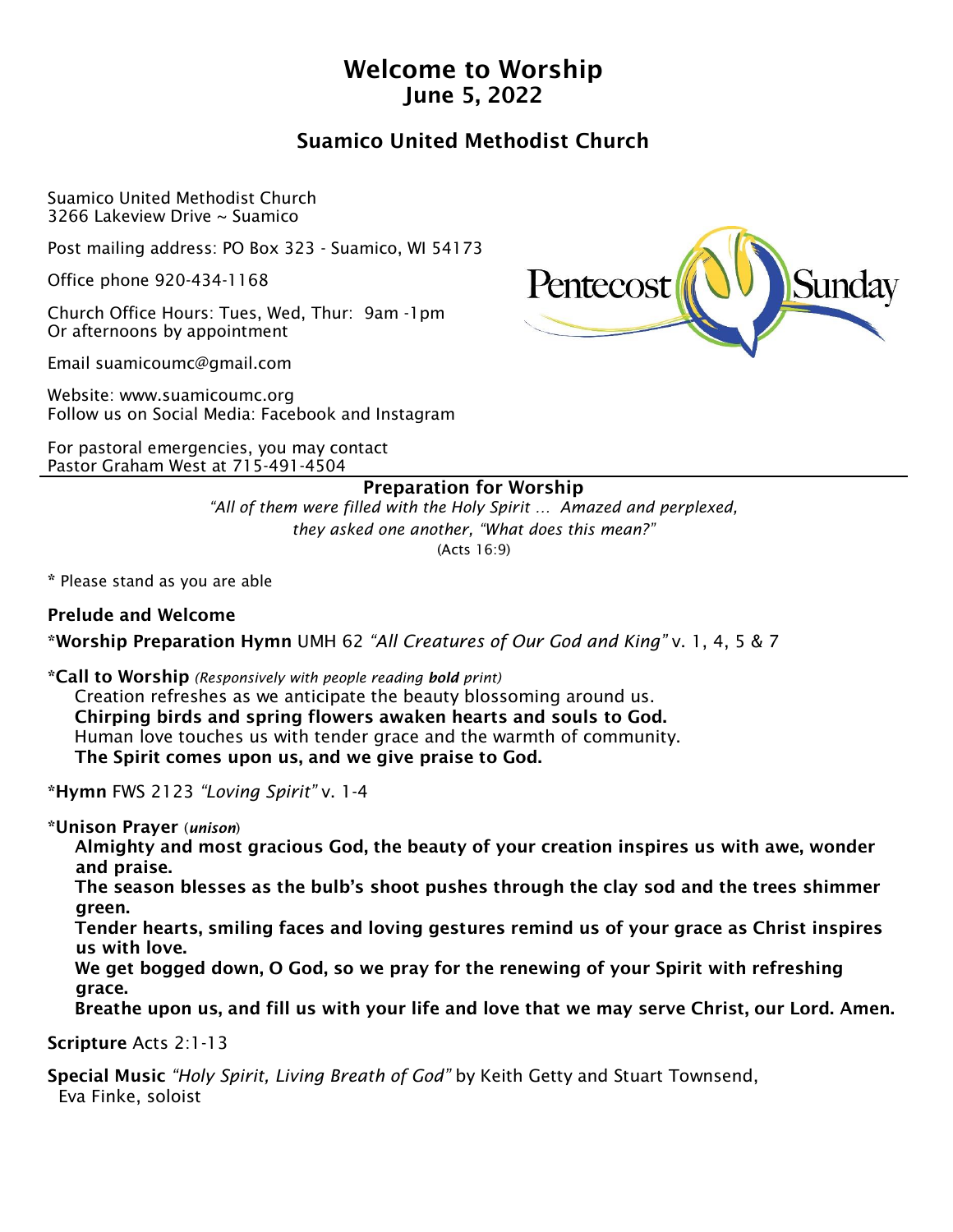Sermon *"Fresh Breath" - The Spirit is a breath of fresh air, so breathe deeply!* Graham N. West, pastor

Offering FWS 2031 *"We Bring the Sacrifice of Praise"* 

\*Prayer of Dedication *(Responsively with people reading bold print)* The promised Holy Spirit is a breath of fresh air for the faithful. Send power, send love, send life upon us, O God. Amen.

Prayers of the People ~ *Sharing our Joys and Concerns*

The Lord's Prayer Our Father, who art in heaven, hallowed be thy name; Thy kingdom come; thy will be done; on earth as it is in heaven. Give us our daily bread. And forgive us our trespasses, as we forgive those who trespass against us. And lead us not into temptation; but deliver us from evil; For thine is the kingdom, the power, and the glory, forever and ever. Amen.

Hymn W&S 3174 *"Christ, We Are Blessed"*

The Sacrament of Holy Communion

#### Prayer of Confession (unison)

 Almighty God, to whom all hearts are open, all desires known, and from whom no secrets are hidden; cleanse the thoughts of our hearts by the inspiration of your Holy Spirit, that we may perfectly love you, and worthily magnify your holy name; through Christ our Lord. Amen.

#### The Words of Institution

#### Serving the Sacrament

\*Hymn UMH 404 *"Every Time I Feel the Spirit"* 

## Benediction and Postlude

UMH - United Methodist Hymnal (blue book) FWS - Faith We Sing (black book) W&S - Worship & Song (green book)

#### Announcements and information

June 7 9:00a Friends of Patricia in Fellowship Hall June 8 2:00p Book Club in Room #5 June 9 6:00p Missions Committee in Fellowship Hall

You can take a turn hosting with a friend or another family by signing up in the narthex.

Following the Church Council meeting in May, the sanctuary is now all open seating. Hand sanitizer remains available at door entrances as well as cleaning products in rooms and gathering spaces as needed. Room sign in sheets are no longer required. Masks are optional, please respect each other's comfort level.

June Noisy Can Mission of the Month: Peace with Justice. Contributions help support this mission which is dedicated to seeking peaceful solutions, creating and supporting peace-related ministries around the world.

Help the Pulaski Pantry in June by adding an item to your shopping:

- \* boxes of Hamburger Helper<sup>™</sup>
- \* boxes of macaroni and cheese
- \* canned fruit

Collection bins are in the church narthex entryway and the shelf by the church offices.

Book Club meets to discuss: "I Am Watching You" by Teresa Driscoll on Wed., June 8<sup>th</sup> at 2pm, room #5 in the church office hallway.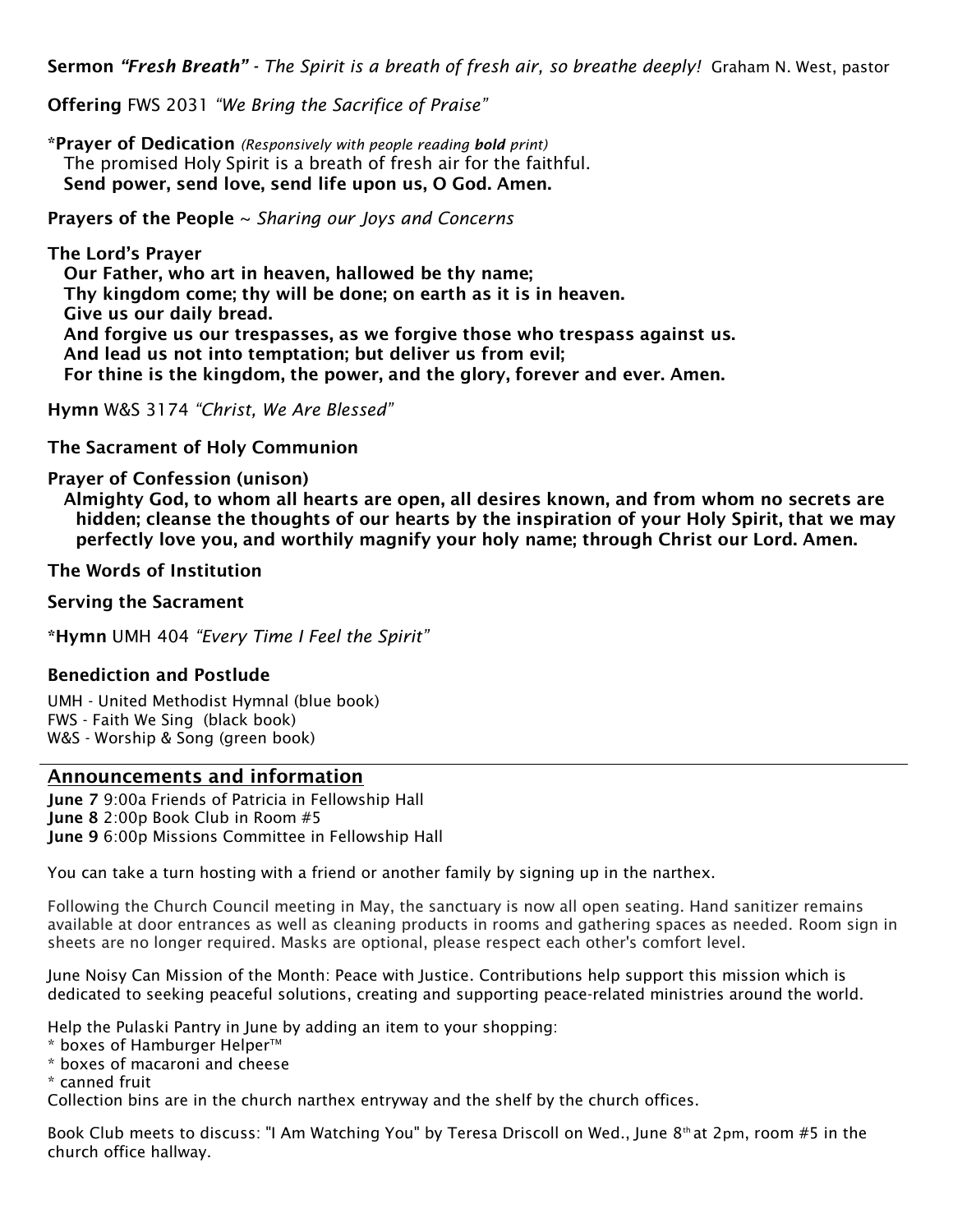If you have a gift for music to share during these summer months, please sign-up on the narthex sign-up sheet, o speak with Eva at the piano to discuss offering "Summer Special Music"

## *Fresh Breath*

*The Spirit is a breath of fresh air, so breathe deeply!*

## *Fresh Air*

### *They sang and danced with exuberance*

Vance Ross, *Loving Taking Over* in *Alive Now* (January/February 2010), p. 44-46

One evening recently, while attending the Hispanic Latino caucus of The United Methodist Church, I watched as shared worship spontaneously broke out. This was not usual worship: no liturgy, sacrament, proclamation, well-rehearsed choir, and no hymnals.

What happened was that our sisters and brothers of the Spanish-speaking Diaspora began to sing songs of their homelands, from Mexico and Brazil, Puerto Rico and El Salvador, Costa Rica and Honduras, from Cuba and Peru. The songs were different. Not everyone knew them all but all sang.

People of all ages and gender, of every hue and hair texture, of every possible wrinkle and blemish: they all sang! Preachers and immigration workers sang and danced … with enthusiasm, with zeal and boldness, with spirit and soul. It was an unabashed and unapologetic joy. Praise from people outside their homeland.

Here were a people who had experienced unmerited rancor and arrogant discrimination, who had watched families strain to stay together and seen them break under the stress, who had watched loved ones suffer for want of health care and perish for lack of food. They had felt the stinging whip of labor abuse and unfair discrimination. They would return to jobs to experience nobodiness or dread even hate; to a society that gladly uses their gifts and labor but too often refuses to love them or offer them hospitality; to a system that tramples their humanity.

Still, they sang. They danced. They flung their voices and bodies into an era beyond time, an aura beyond space.

"Tonight we celebrate," told Miguel Balderas. "Tomorrow many of us will cry because of how the system will treat us, but not tonight. Tonight we celebrate that God is with us. And we will make it THROUGH tomorrow."

### *A breath of fresh air needed*

Church life can get awfully stuffy. Our history pitches us in the past. Our ritual practice is rote by design. Our worship can feel like it is from another age. Younger people feel it is too slowmoving, too predictable and too boring. Middle-aged people say the church is after one thing only, their money. The graying of hair entrenches us in yesteryear. Some say the gap between the church and its people is so wide that only the faithful would venture to cross over. It speaks a different language, sings a different song, and acts differently in society. It is homogeneous, lacking the diversity which is so much part of American culture. As far as desegregation is concerned, 11:00 am on Sunday mornings is, in many places, still the most segregated hour in America. The church stands accused of being inhospitable, unwelcoming, and prejudiced by those of different sexual orientations. In some churches, women have been relegated to the fringes.

Frankly, the church in many quarters lacks integrity, and is seen as part of the problem and not the solution. It is accused of being a source of discord in our culture, our politics and our social life.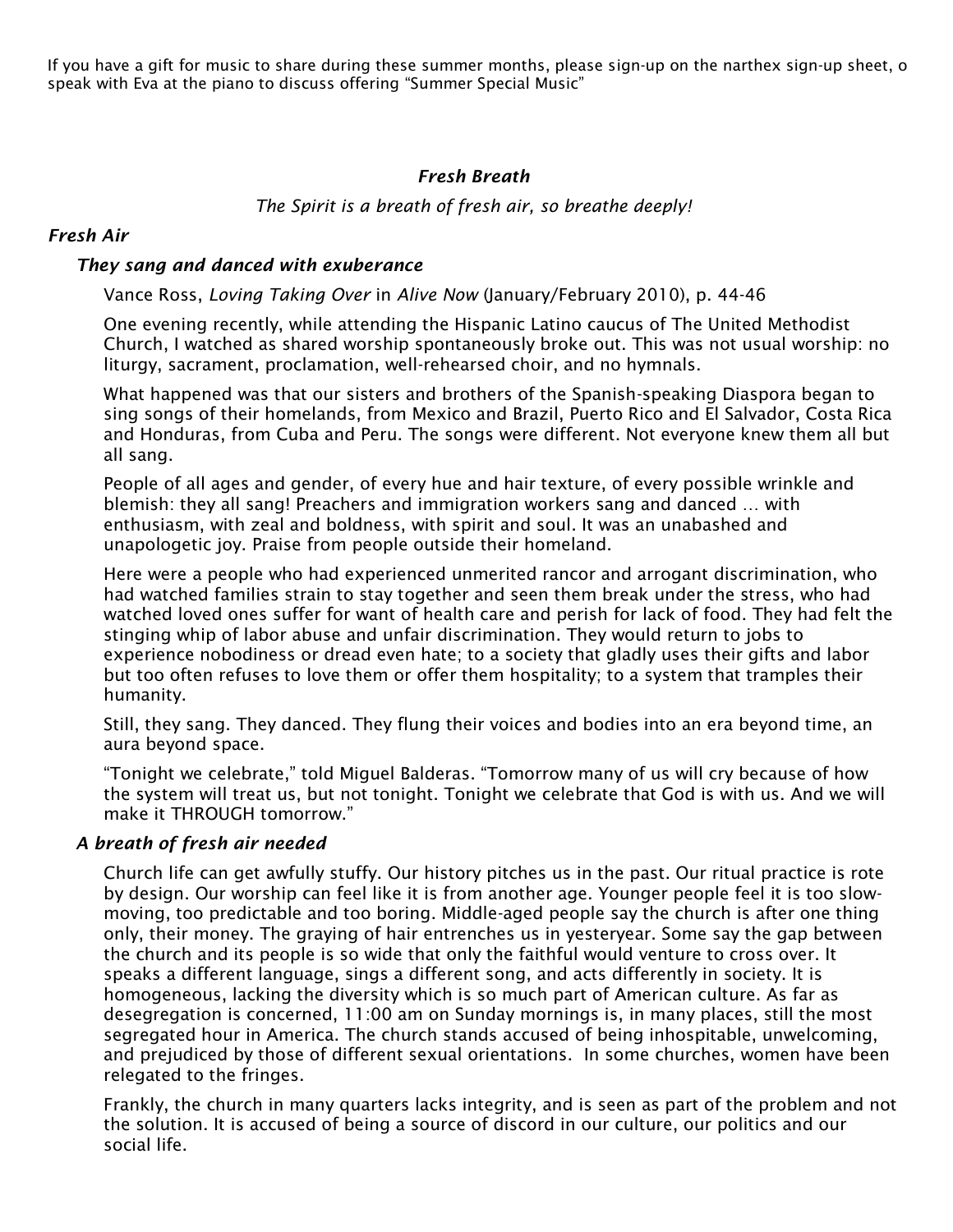Individual believers, followers of Christ, disciples often find themselves without fervor, passion and intention that, for all our church-attending, we lack spiritual health, spiritual growth and spiritual vitality. A breath of fresh air is needed. Like me, you may want to throw open the windows so the Spirit may blow through, kindle faith anew, inspire our hope and invigorate our love.

#### *Pentecost breathes*

The Spirit came that first Pentecost as dispirited disciples gathered together as a band bereft of hope for the Christ they trusted had been crucified, dead and buried; raised, yes, but now ascended. It came as a fierce wind, as flames resting on those gathered, as people speaking languages they had not learned, and becoming animated like never before. Promised by Christ, the companion Spirit assures us that God is with us in ways we never imagined.

The Spirit especially gathers us to God as the community of the church, a diverse body held together by our affinity to Christ. The church on the neighborhood corner or at the crossroads of society is a sign of God's new creation.

As a people, we set aside human frailties, like pride, arrogance, divisions, hatred, brokenness and sin, and become the body of Christ in the world, a body of healing and restoring love, where people find a welcome and a place, where life and love are given and shared. More so, the body of Christ is entrusted with forgiveness and salvation, transformation and renewal, compassion and justice.

It's a challenge for those living in American society where we are reared on rugged individualism. The body of Christ is a corporate entity that brings us together in Christ's name. The Spirit unites believers in God's healing love, which is at the heart of the gospel of Christ.

Vance Ross' account of love taking over as people of Spanish tongue breathed; they sang, danced and celebrated the life they had together, a life that was a foretaste of the heavenly kingdom. They faced the reality of this world, a reality that brought people of all ages, cultures and stations to the stinging whip of labor abuse and unfair discrimination. Whatever tomorrow held, now they were together and celebrated, declaring the wonders of God in their own tongues.

So on this Pentecost Sunday, as we gather together as those first disciples, we pray for God's Spirit to come anew upon us so we may be God's people. We pray, O God that the airwaves breathe with your life, that the breeze of your Spirit picks up, and the breath of God spreads among us. Some were amazed, others accused the disciples of being *"filled with new wine."* They were of course but not the wine that makes you drunk but with new wine that Jesus spoke of.

### *Breathe Deeply*

## *Gasping for breath*

## <https://chicagohealthonline.com/gasping-for-air-covid-19/>

The phone call came Monday morning, but by then, Kevin Keane already knew what he was about to hear. The 67-year-old Northbrook resident barely slept the night before, his sleep constantly disrupted as he struggled to take a deep breath without coughing. His body shook from chills underneath three sweatshirts.

He answered the phone and heard the news: He had tested positive for Covid-19. "It was obvious I needed oxygen, and I couldn't breathe normally," Keane said. "I only had short breaths and then had to try to gasp for air."

Covid-19 ravages many parts of the human body, but the virus takes its biggest toll on a person's lungs. Infected lungs appear patchy, with no one spot seen as the central source of the virus. The patchiness can stretch across both sides of the lungs and from top to bottom,